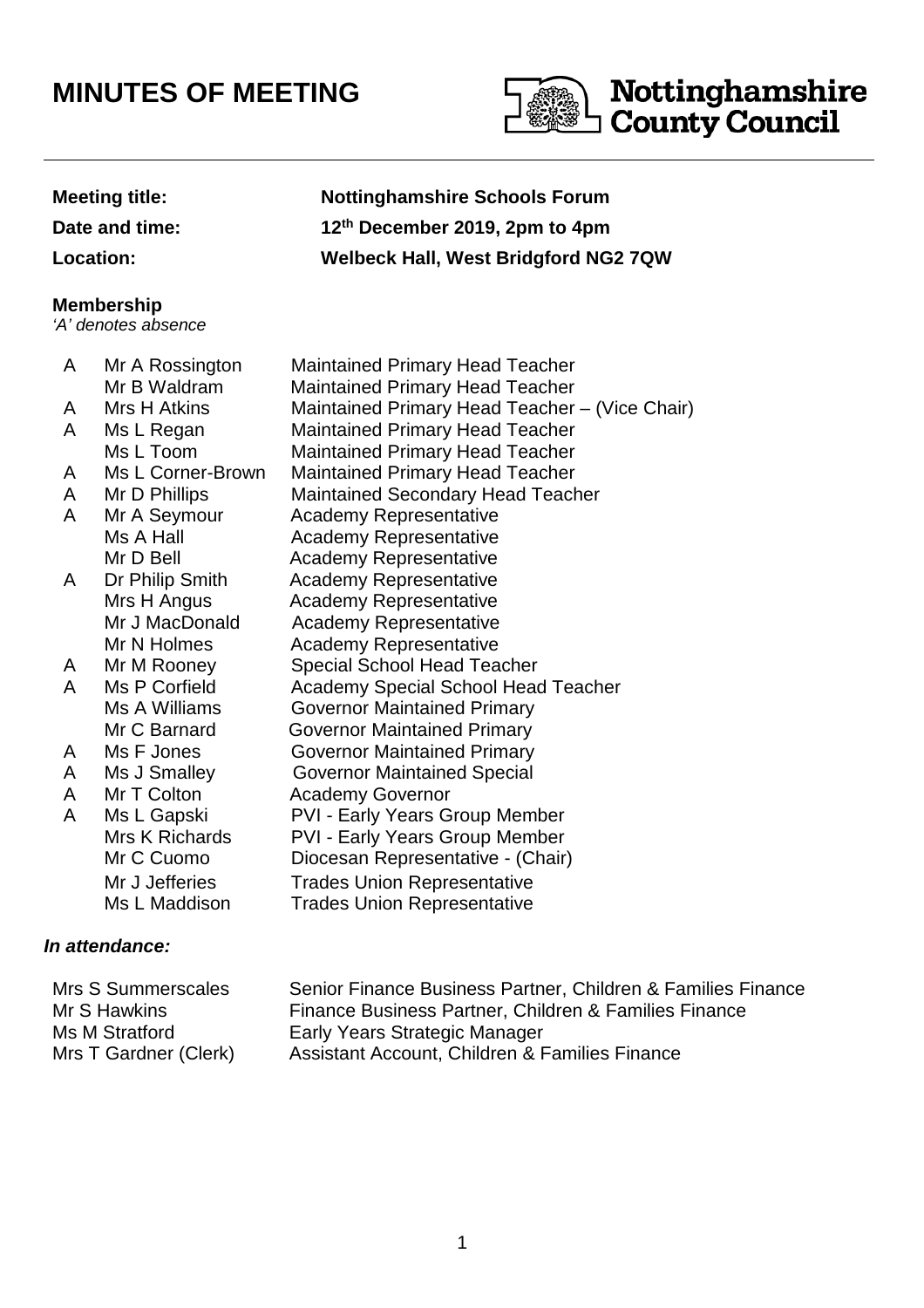| 1. | Welcome                                                                                                                                                                                                                                                                                                                                                                                                                                                                                                                                                                                                                                                                                                                                                                                                                                                                                                                                                                                                                                                                                                                                                  |               |                                                                                                                                                                                                   |               |
|----|----------------------------------------------------------------------------------------------------------------------------------------------------------------------------------------------------------------------------------------------------------------------------------------------------------------------------------------------------------------------------------------------------------------------------------------------------------------------------------------------------------------------------------------------------------------------------------------------------------------------------------------------------------------------------------------------------------------------------------------------------------------------------------------------------------------------------------------------------------------------------------------------------------------------------------------------------------------------------------------------------------------------------------------------------------------------------------------------------------------------------------------------------------|---------------|---------------------------------------------------------------------------------------------------------------------------------------------------------------------------------------------------|---------------|
|    | Carlo welcomed all members to the meeting.                                                                                                                                                                                                                                                                                                                                                                                                                                                                                                                                                                                                                                                                                                                                                                                                                                                                                                                                                                                                                                                                                                               |               |                                                                                                                                                                                                   |               |
|    | <b>Apologies</b>                                                                                                                                                                                                                                                                                                                                                                                                                                                                                                                                                                                                                                                                                                                                                                                                                                                                                                                                                                                                                                                                                                                                         |               |                                                                                                                                                                                                   |               |
|    | Apologies were received from Andrew Rossington, Helen Atkins, Lynn Corner-Brown, David Philips,<br>Andy Seymour, Dr Philip Smith, Matt Rooney, Pauline Corfield, Fiona Jones, Joan Smalley, Tony<br>Colton, Laura Gapski, Colin Pettigrew, Laurence Jones, and Marion Clay.                                                                                                                                                                                                                                                                                                                                                                                                                                                                                                                                                                                                                                                                                                                                                                                                                                                                              |               |                                                                                                                                                                                                   |               |
| 2. | Minutes $-7th$ November 2019                                                                                                                                                                                                                                                                                                                                                                                                                                                                                                                                                                                                                                                                                                                                                                                                                                                                                                                                                                                                                                                                                                                             |               |                                                                                                                                                                                                   | <b>ACTION</b> |
|    | <b>School Forum Constitution</b><br>In the event of a shift from one sector to another when we have full membership in place,<br><b>MC</b><br>Marion Clay advised that we have started a conversation but no resolution yet. There could                                                                                                                                                                                                                                                                                                                                                                                                                                                                                                                                                                                                                                                                                                                                                                                                                                                                                                                 |               |                                                                                                                                                                                                   |               |
|    | meeting.                                                                                                                                                                                                                                                                                                                                                                                                                                                                                                                                                                                                                                                                                                                                                                                                                                                                                                                                                                                                                                                                                                                                                 |               | be a natural change as schools convert and hope to have a further update at our next                                                                                                              |               |
|    | Minutes approved as accurate and correct                                                                                                                                                                                                                                                                                                                                                                                                                                                                                                                                                                                                                                                                                                                                                                                                                                                                                                                                                                                                                                                                                                                 |               |                                                                                                                                                                                                   |               |
| 3. | 3a - Schools & Early Years Consultation 2020-21                                                                                                                                                                                                                                                                                                                                                                                                                                                                                                                                                                                                                                                                                                                                                                                                                                                                                                                                                                                                                                                                                                          |               |                                                                                                                                                                                                   |               |
|    | Sue Summerscales presented the paper, and votes were taken.                                                                                                                                                                                                                                                                                                                                                                                                                                                                                                                                                                                                                                                                                                                                                                                                                                                                                                                                                                                                                                                                                              |               |                                                                                                                                                                                                   |               |
|    | Question 5                                                                                                                                                                                                                                                                                                                                                                                                                                                                                                                                                                                                                                                                                                                                                                                                                                                                                                                                                                                                                                                                                                                                               |               |                                                                                                                                                                                                   |               |
|    |                                                                                                                                                                                                                                                                                                                                                                                                                                                                                                                                                                                                                                                                                                                                                                                                                                                                                                                                                                                                                                                                                                                                                          |               | In order to continue with the principle to mirror the NFF the local authority would need to<br>increase the unit values for each factor as detailed in Appendix 1. Are you in agreement with      |               |
|    | this proposal?                                                                                                                                                                                                                                                                                                                                                                                                                                                                                                                                                                                                                                                                                                                                                                                                                                                                                                                                                                                                                                                                                                                                           |               |                                                                                                                                                                                                   |               |
|    | Votes for                                                                                                                                                                                                                                                                                                                                                                                                                                                                                                                                                                                                                                                                                                                                                                                                                                                                                                                                                                                                                                                                                                                                                | Votes against | Abstentions                                                                                                                                                                                       |               |
|    | 10                                                                                                                                                                                                                                                                                                                                                                                                                                                                                                                                                                                                                                                                                                                                                                                                                                                                                                                                                                                                                                                                                                                                                       | 0             | 0                                                                                                                                                                                                 |               |
|    | Question 6<br>proposal?                                                                                                                                                                                                                                                                                                                                                                                                                                                                                                                                                                                                                                                                                                                                                                                                                                                                                                                                                                                                                                                                                                                                  |               | In order to continue with the principle to mirror the NFF as far as possible the local authority<br>would need to set the MFG at 1.84% (subject to affordability). Are you in agreement with this |               |
|    | Votes for                                                                                                                                                                                                                                                                                                                                                                                                                                                                                                                                                                                                                                                                                                                                                                                                                                                                                                                                                                                                                                                                                                                                                | Votes against | Abstentions                                                                                                                                                                                       |               |
|    | 10                                                                                                                                                                                                                                                                                                                                                                                                                                                                                                                                                                                                                                                                                                                                                                                                                                                                                                                                                                                                                                                                                                                                                       | 0             | 0                                                                                                                                                                                                 |               |
|    | Question 7<br>In order to continue with the principle to mirror the NFF as far as possible the gains cap<br>would need to be removed (subject to affordability). Are you in agreement with this<br>proposal?<br>Sue Summerscales advised that if the formula was not affordable, we would need to re-look<br>at the MFG (minimum funding guarantee) and / or the gains cap. The intention is for a forum<br>working group to work with the local authority (LA) to make a collective decision.<br>Halina Angus asked if we would know more for the January meeting?<br>Sue Summerscales advised that we know the unit factors but not the pupil numbers so<br>difficult to work the budgets through, and we won't have the required information for a<br>decision at the January meeting.<br>Carlo Cuomo suggested that we would need further financial modelling to access the impact<br>of changing either the MFG or the gains cap.<br>It was agreed that if required forum members would be contacted by email to re-view<br>financial modelling and a decision on whether to adjust the MFG or gains cap if affordability<br>looked to be an issue. |               |                                                                                                                                                                                                   |               |
|    |                                                                                                                                                                                                                                                                                                                                                                                                                                                                                                                                                                                                                                                                                                                                                                                                                                                                                                                                                                                                                                                                                                                                                          |               |                                                                                                                                                                                                   |               |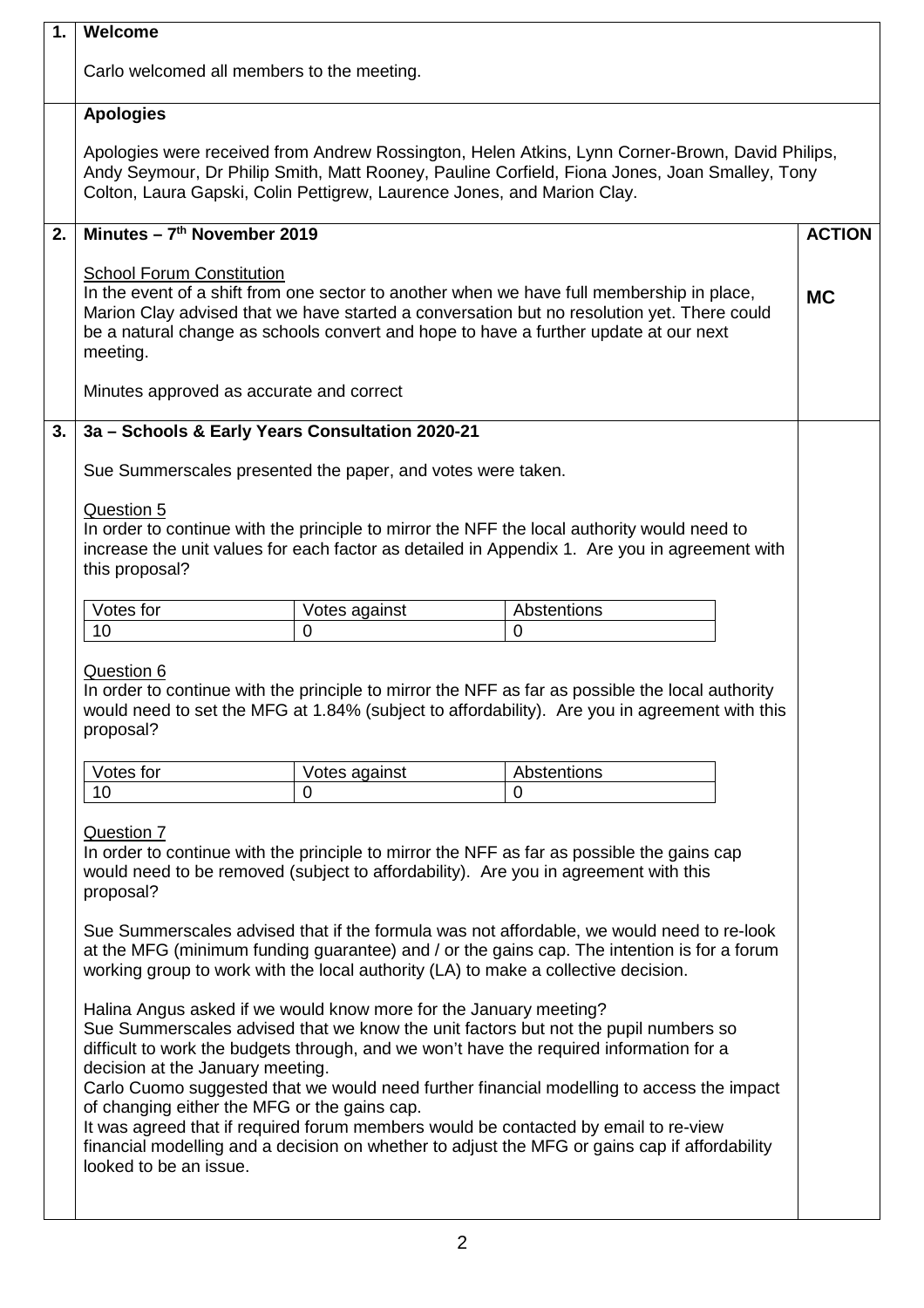| Votes for      | Votes against | Abstentions |
|----------------|---------------|-------------|
| $\overline{A}$ |               |             |

#### Question 8 (Primary section)

As a representative of a maintained primary school, do you agree to the de-delegation of the following in 2020-21:

#### A. Free school meals eligibility assessment?

| Votes for | Votes against | Abstentions |
|-----------|---------------|-------------|
|           |               |             |

#### B. Support to underperforming ethnic minority groups and bilingual learners?

| Votes for | Votes against | Abstentions |
|-----------|---------------|-------------|
|           |               |             |

#### C. Contingency for crisis communications?

| Votes for | Votes against | Abstentions |
|-----------|---------------|-------------|
|           |               |             |

#### D. Trade Union Facilities?

| Votes for | Votes against | Abstentions |
|-----------|---------------|-------------|
|           |               |             |

#### Question 8 (Secondary section)

As a representative of a maintained secondary school, do you agree to the de-delegation of the following in 2020-21:

There was no maintained secondary school representative present at the forum, Nottinghamshire only have 1 remaining maintained secondary school and they replied to the consultation therefore the votes were taken as the reply to the consultation.

A. Free school meals eligibility assessment?

| Votes for | Votes against | Abstentions |
|-----------|---------------|-------------|
|           |               |             |

#### B. Support to underperforming ethnic minority groups and bilingual learners?

| Votes for | Votes against | Abstentions |
|-----------|---------------|-------------|
|           |               |             |

#### C. Trade Union Facilities?

| Votes for | Votes against | <b>Abstentions</b> |
|-----------|---------------|--------------------|
|           |               |                    |

Early Years consultation votes.

Ben Waldram asked for confirmation on the increase for the early years rate.

Sue Summerscales confirmed the following: -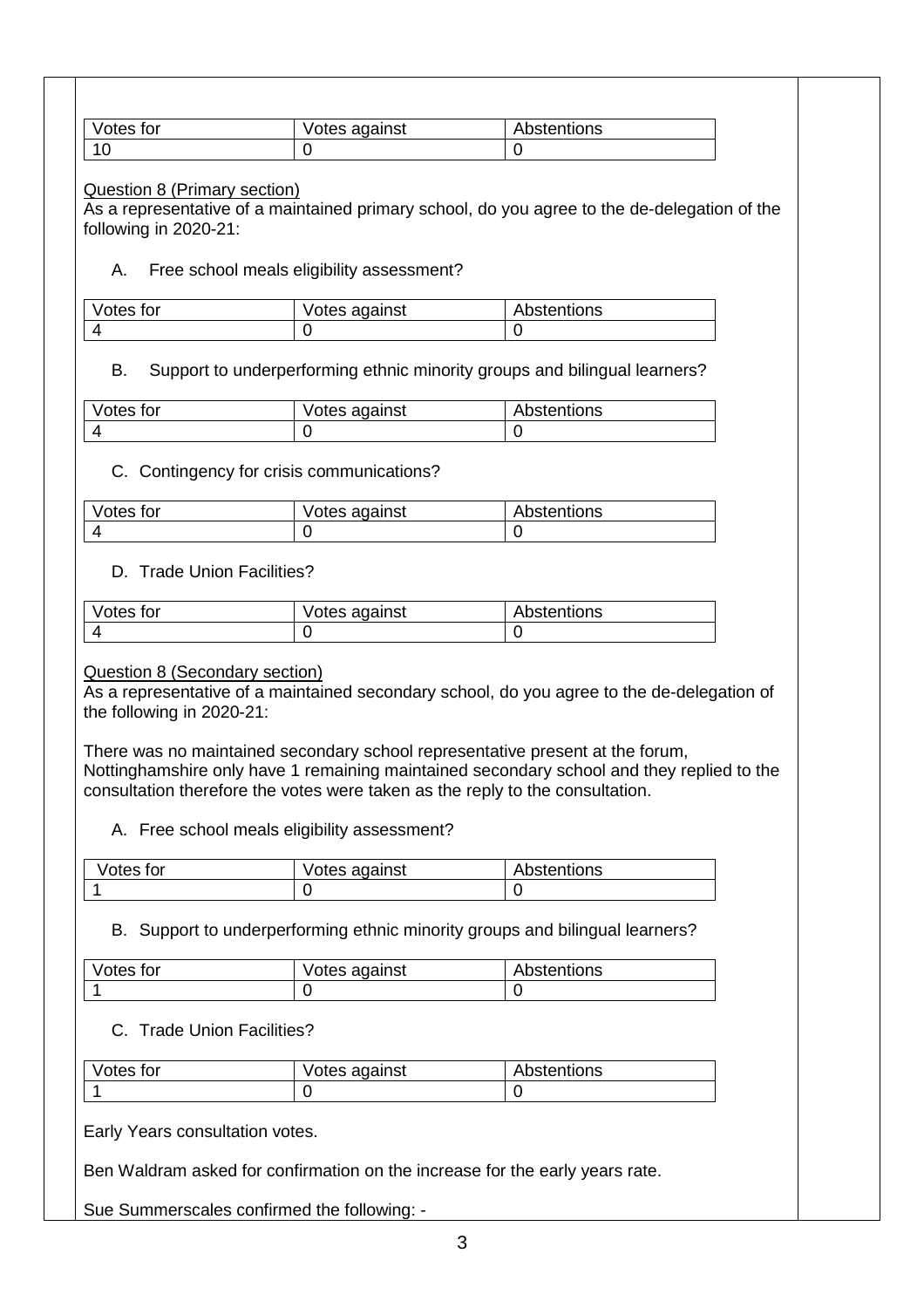10p for 19-20 will come from the 19-20 allocation. For 20-21 the 10p will come from the 20-21 allocation and the 8p is the general increase for Early Years that Nottinghamshire received.

#### Question 5

Do you agree with an increase in the hourly rate for funded 3 & 4 year old children from £4.17 to £4.35 (£0.08 + £0.10 per hour) given that this may be reduced in coming years?

| Votes for        | Votes against | Abstentions |
|------------------|---------------|-------------|
| $\Lambda$ $\cap$ |               |             |

#### Question 6

Do you agree with the proposal to extend the existing criteria for the Deprivation Fund to include all 3 and 4 year old Looked After Children (LAC) as well as those identified as a Child in Need (CiN) and those on a Child Protection Plan (CPP)?

| Votes for | Votes against | Abstentions |
|-----------|---------------|-------------|
| $-10$     |               |             |

#### Question 7

Do you agree with the proposal to extend the criteria of the Deprivation Fund to 3 & 4 year olds eligible for Early Years Pupil Premium at an hourly rate of £0.10 per hour?

| Votes for | Votes against | Abstentions |
|-----------|---------------|-------------|
|           |               |             |

#### Question 8

Do you agree to increase the hourly rate for all eligible 2 year olds from £5.23 to £5.31 to reflect the increased funding to be received by NCC?

| Votes for | Votes against | Abstentions |
|-----------|---------------|-------------|
|           |               |             |

#### Question 9

After a discussion it was established that question 9 and 10 should have been an either or, as FSM's eligibility does not come into effect until a child is 3, forum members decided to void question 10 and only vote on question 9.

Mandy Stratford advised that the criteria for 2-year-old funding and free school meal (FSM) funding are the same. 2-year-old funded children go onto receive FSM funding.

Karen Richards suggested that the wording to question 10 was incorrect, Anne Hall agreed and suggested that it should have read 'meet the eligibility of FSM'

Do you agree with the proposal to extend the existing criteria for the Deprivation Fund to include 2-year-olds who are LAC/CIN/CPP? This would be funded from the forecast 3-&4 year olds underspend.

| Votes for | Votes against | Abstentions |
|-----------|---------------|-------------|
|           |               |             |

#### Question 10

Do you agree to increase the hourly rate for 2-year-olds who are eligible for Free School Meals by a further £0.05? This would be funded from the forecast 3-&-4-year-olds underspend.

Question void, no vote was taken.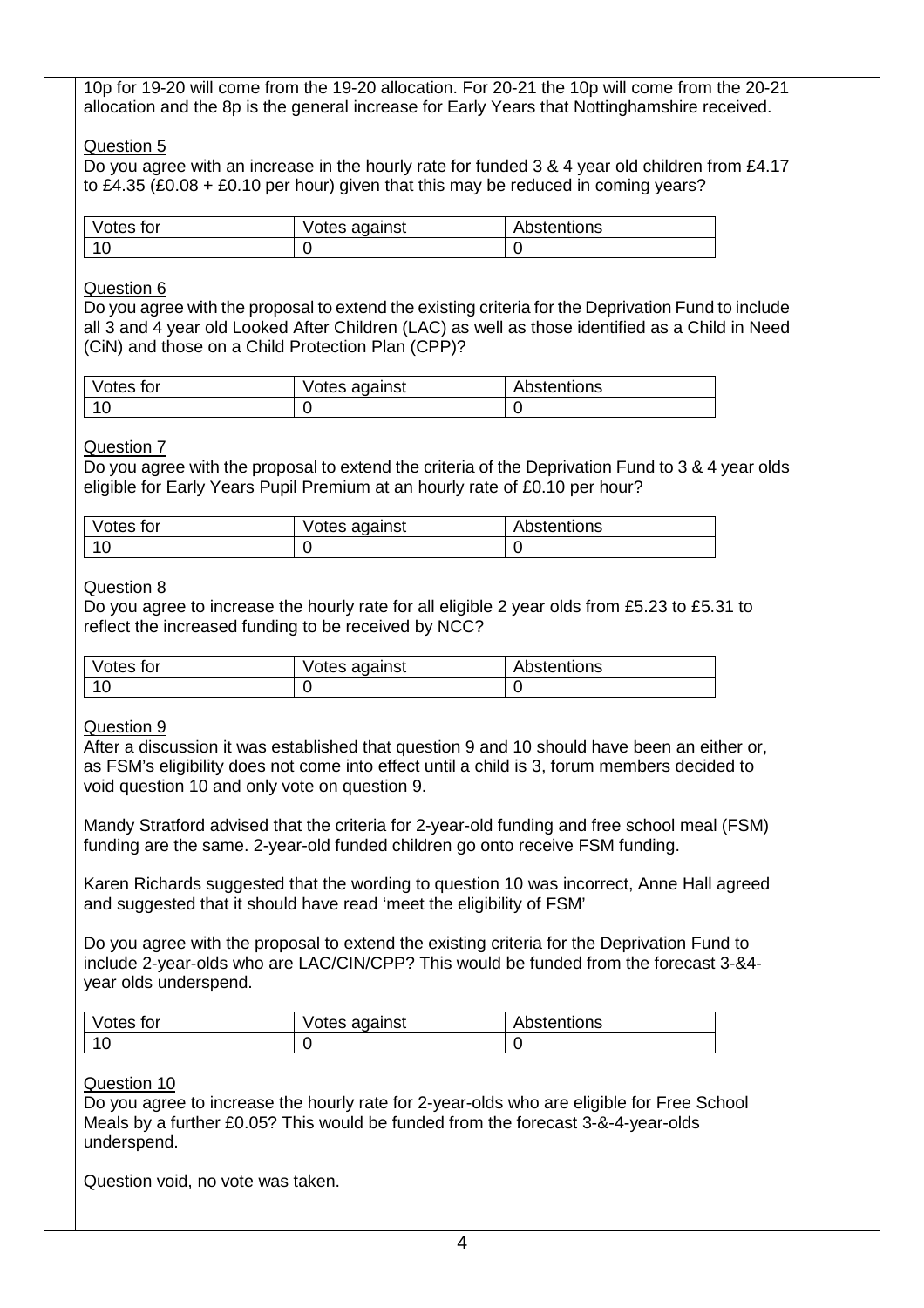### **RECOMMENDATION/S**

That the Schools Forum

- 1. Notes the content of the report report noted
- 2. Undertakes the votes required to recommend the school and early years local funding formula for 2020-21 for approval by the County Council Policy Committee (date to be confirmed) and for submission to the ESFA on 21 January 2020 – votes were taken
- 3. Consider and agree the approach to be taken to ensure affordability of the 2020-21 formula – forum members decided that further discussion would be carried out via email communication if required.

#### **3b. DSG – Budget Monitoring**

Steve Hawkins presented the paper and confirmed that Appendix A, HNB, was showing a £1.5m overspend and Appendix B, Early Years Block, with autumn 19 data a £1.3m underspend.

The 3 & 4 year old autumn data is showing a large dip in numbers as previous years, this is not the same for 2 year olds which is forecasting an overspend.

#### **RECOMMENDATION/S**

That the Schools Forum

1. Notes the content of the report – report noted

#### **3c. Funding Presumption for Free Schools**

Steve Hawkins presented the paper and explained that a 'presumption' free school is not run by the Local Authority (LA), but by a trust.

The process is by tender after the LA have identified basic need. Nottinghamshire already have Hucknall Flying Primary which opened September 2019, we have Rosecliffe (Sharp Hill) opening September 2020 with another 3 in the next few years.

Table 2 was explained, and members were informed that the schools would have a guaranteed number of funding, regardless of numbers admitted for the first 7 years which would come from the growth fund allocation.

Halina Angus asked where the other three schools were expected to open and were, they all primaries.

Areas that are being looked at are Netherfield, Bingham and East Leake, Steve Hawkins confirmed these were all primary schools.

Ben Waldram asked why new schools were being built instead of current schools being extended and has the effect on other schools been considered.

Karen Richards asked if the school should open with all year groups, with guaranteed funding as shown in table 2, and will other schools be compensated?

Steve Hawkins will take this back to the Place Planning team, schools would need all year groups to accommodate all ages moving into the area.